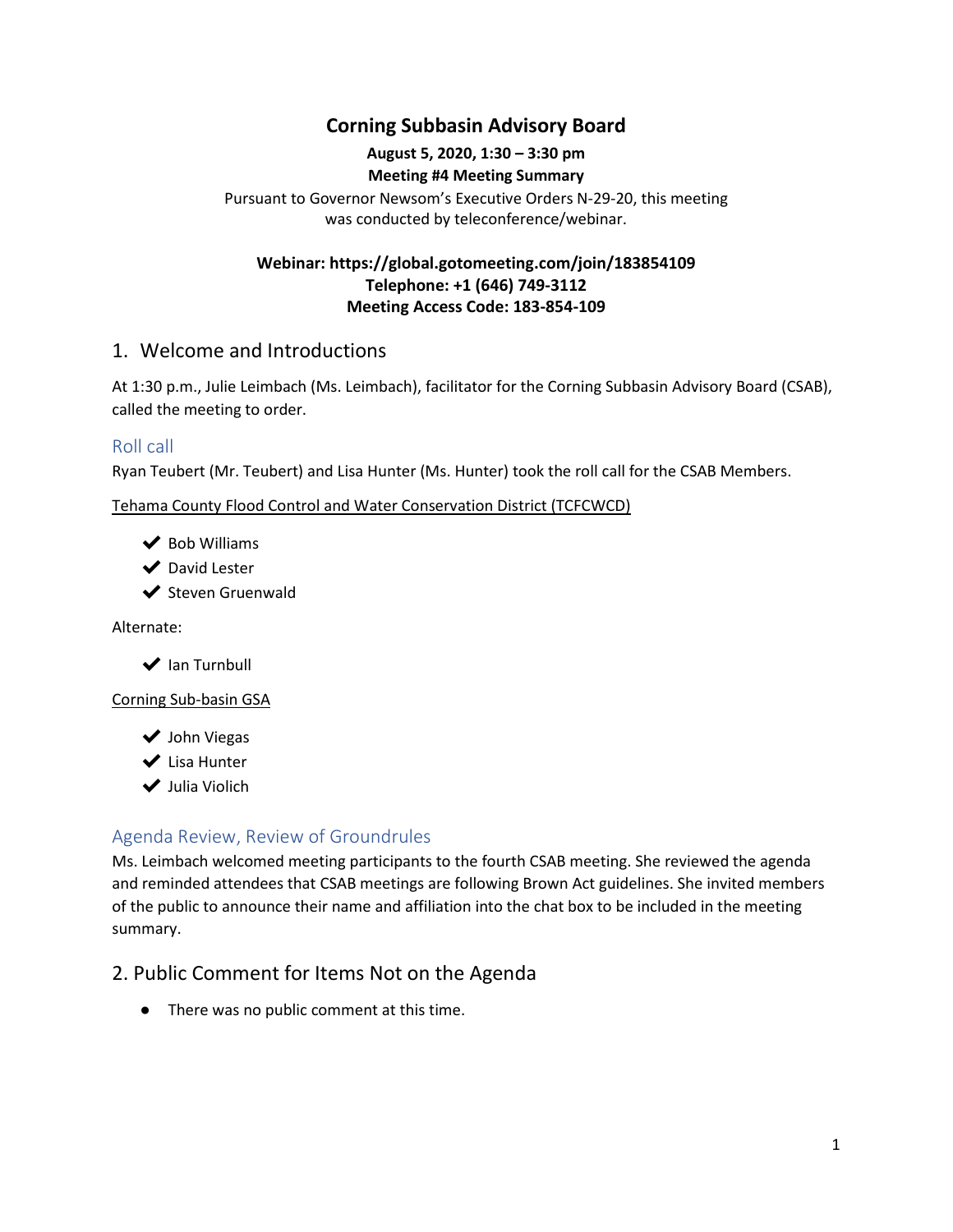# 3. Action Item: Approval of the Meeting Summary

John Viegas (Mr. Viegas) made the motion: *The CSAB approves the CSAB July Meeting Summary*. Julia Violich (Ms. Violich) seconded the motion. Ms. Leimbach opened discussion on this motion. Hearing no comments from board members, CSAB staff, she called a vote.

Roll call vote:

Tehama County Flood Control and Water Conservation District (TCFCWCD)

- Bob Williams Aye
- David Lester Aye
- Steven Gruenwald Aye

Corning Sub-basin GSA

- John Viegas Aye
- Julia Violich Aye
- Lisa Hunter Aye

The Board unanimously approved the motion with a 6-0 vote.

# 4. Follow Up on Action Items from Meeting #3

Lisa Porta (technical expert) reviewed action items from the July  $1<sup>st</sup>$  CSAB meeting:

- Review Stony Creek Fan unique hydrogeology and recharge challenges while continuing to gather data and work on model: Review of the reports and hydrogeology is ongoing. The model is being developed and will eventually be included in the GSP.
- Investigate Thomes Creek Irrigation District diversion and revise the Water District Map boundaries: The technical team has received new information and will incorporate changes to the map and text in the GSP.
- Investigate if management areas can be added and the frequency with which they can be changed under SGMA. Specifically, look into whether a new management area or revision to existing management area can be established in the 5-yr GSP Update: The technical team met with Mark Nordberg at DWR and confirmed that there is flexibility in how a management area is included in the GSP. A "preliminary" management area can be included in the GSP with a disclaimer that it may be revised as more data become available or included later in the 5-year update of the GSP.

# 5. Overview of Sustainable Management Criteria

## Review GSP Requirements and Key Concepts

Ms. Porta then reviewed the GSP requirements and key concepts behind the Sustainable Management Criteria (SMC). Developing SMC is one of the most important aspects of the GSP as it allows the GSAs to define the metrics used to assess progress towards sustainable management of the groundwater resources in the Subbasin. Sustainability is outcome-based and must consider the six sustainability indicators (SI) related to water levels, groundwater storage, subsidence, water quality, groundwater and surface water interaction, and seawater intrusion. SGMA requires the GSAs to show that groundwater is being managed sustainably in 2042 and how to get there. This means that a plan to avoid significant and unreasonable conditions for each applicable SI will be defined by the GSAs with input from stakeholders and included in the GSP.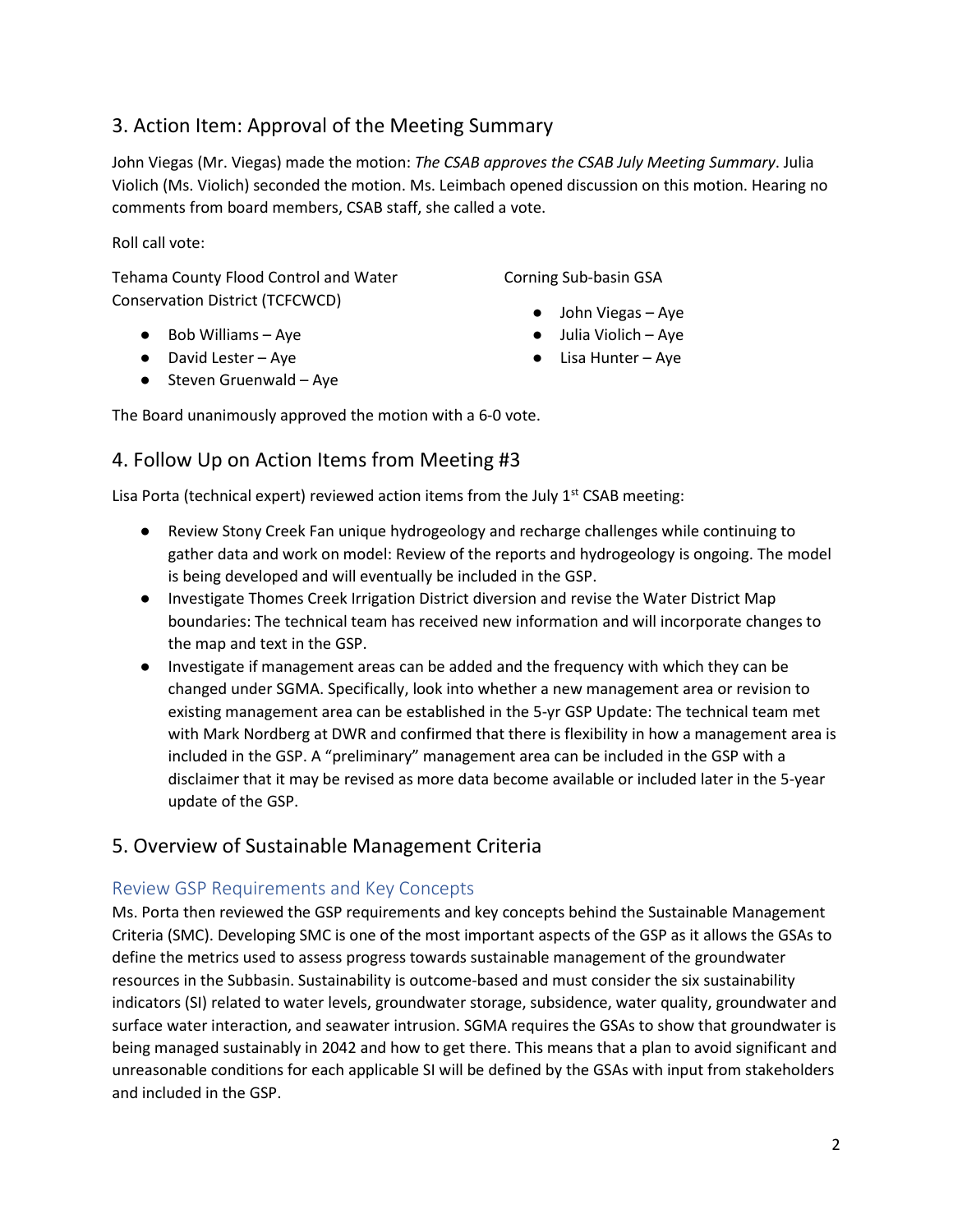The following SMC must be defined for each relevant SI:

- Minimum Threshold
- Measurable Objective
- Undesirable Result

The minimum threshold is the value that if exceeded is expected to cause significant and unreasonable conditions to occur in the Subbasin. Measurable objectives are the safety factor and are set above minimum threshold for operational flexibility. These are goals that should be strived for to allow for a buffer for future drought or other changing conditions. Interim milestone goals are set every five years to assess progress towards sustainability. Undesirable results are a combination of minimum threshold exceedances for the Subbasin as a whole.

The DWR recommends metrics to use when establishing each minimum threshold. For example, groundwater levels are the suggested metric for chronic lowering of groundwater levels SI, total volume of water is the metric for reduction in storage SI, and the volume or rate of surface water depletion is the metric for depletion of surface water SI. SMCs will be established at representative monitoring points (RMP); for example, a subset of key wells can be used to establish water level SMC for the Subbasin. RMPs need to meet DWR spatial requirements for monitoring networks.

#### Discussion (CSAB, Staff, Technical Expert)

Board members discussed the following:

- How is the Reduction of Storage Sustainability Indicator measured?
	- o Ms. Porta: Pumping volumes can be directly measured, estimated using the groundwater model and land use data, or a combination of methods. There will be a future CSAB meeting session dedicated to discussion of the reduction in groundwater storage SMC.

## Draft Sustainability Goal

Ms. Porta reviewed the requirements for establishing a Subbasin sustainability goal. Each GSP is required to establish a sustainability goal for the Subbasin. There are three parts to the sustainability goal. The first part is a sustainability goal statement (or qualitative description) that defines what sustainability means in the Subbasin. The other two parts identify projects and management actions (if necessary) for the GSAs to implement in order to achieve the sustainability goal, and explain how the projects and management actions will help achieve the sustainability goal. The projects and management actions will be defined at a later stage in GSP development so are not being discussed at this time.

Three example sustainability goal statements were presented for a brainstorming session on a potential statement for the Corning Subbasin:

- 1. The goal of this GSP is to manage the groundwater resources of the Subbasin for long-term community, financial, and environmental benefits to the Subbasin's residents and businesses.
- 2. This GSP will ensure long-term viability of water supplies while maintaining the unique cultural, community, and business aspects of the Subbasin.
- 3. Glenn County WAC Statement: It is the desire of the people of Glenn County that sufficient and affordable water of good quality be available on a sustainable basis to meet the needs of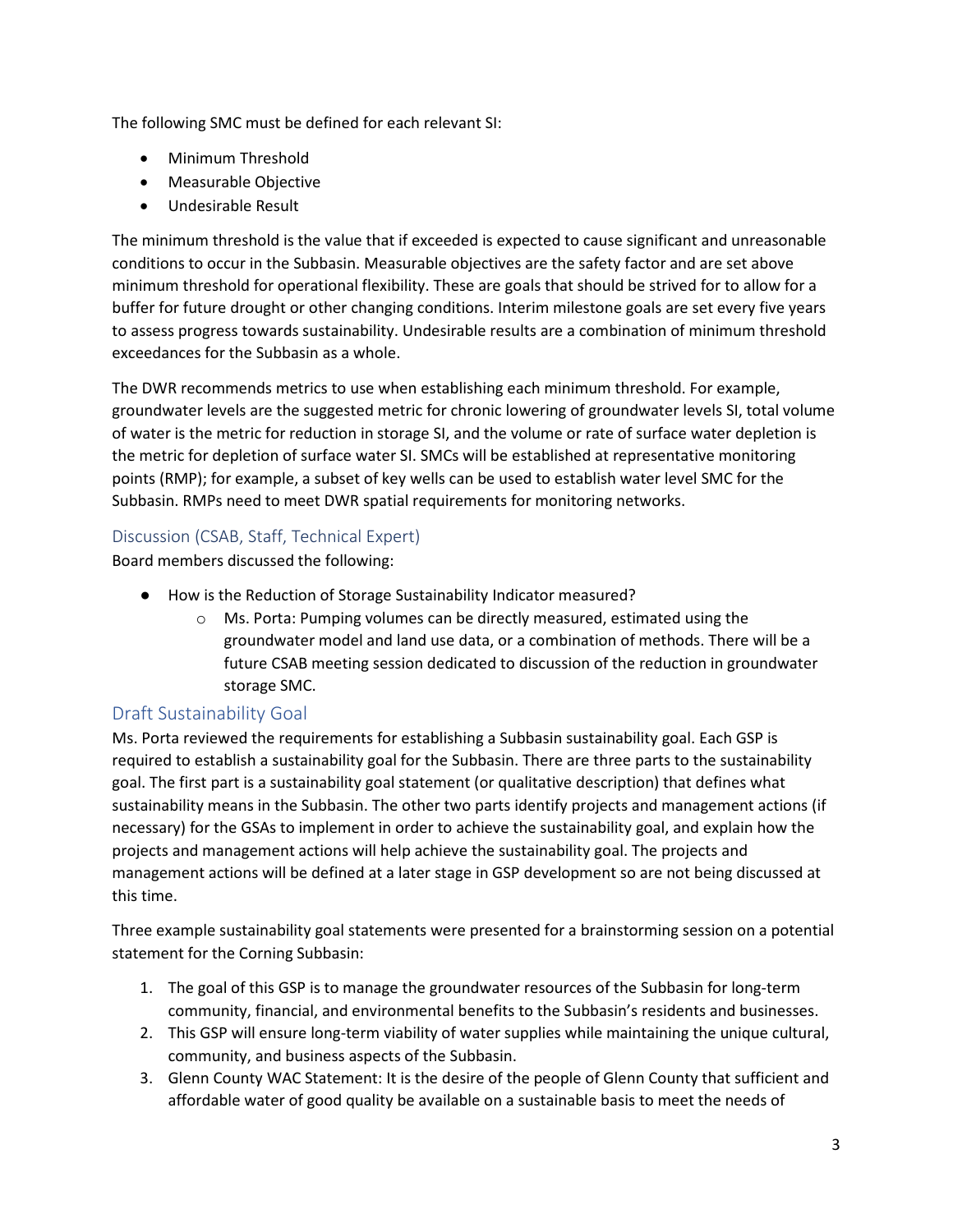agricultural, industrial, recreational, environmental, residential, and municipal users within the county, both now and in the future.

## Discussion (CSAB, Staff, Technical Expert)

Ms. Porta and Ms. Leimbach asked the staff, board members to discuss the three examples of the sustainability goal statement.

Based on input from the CSAB members, Ms. Leimbach live edited the following sustainability goal statement. The Management Team will fine-tune the statement and present it for a potential action item at the September CSAB meeting.

• It is the desire of the people of **the Corning Subbasin** that sufficient and affordable water of good quality be available on a sustainable basis to meet the **unique** needs of agricultural, **residential, municipal,** industrial, recreational, and environmental, users within the **Corning Subbasin**, both now and in the future. **In cooperation with local, state, and federal water providers, the GSAs will continue to support viability of affordable water supplies based on interaction of surface and groundwater.**

Board members and staff gave the following input on the Sustainability Goal:

- All three of the sample goals are good options.
- Is "good quality" a technical term that can be measured? Can we use "satisfactory" instead?
	- $\circ$  Ms. Porta replied that "good quality" is commonly used with regards to water quality. The discussion on metrics will make this more clear. This can be revised to "of quality that is appropriate to beneficial users" to suggest a level of quality to meet needs.
- "Affordable" and "good quality" are subjective. "Affordability" in this Subbasin cannot be compared with other basins.
	- $\circ$  Ms. Porta reminded board members that the sustainability goal description has three parts, including both qualitative descriptions and quantitative actions. There will be an opportunity to add specificity for how affordability and good quality will be achieved. It would be out of place to add anything too specific to the sustainability goal at this time. The main point is to understand the local goal for overall sustainability in this Subbasin.
- The Glenn County WAC statement is a good foundation and includes topics that are also important to the Corning Subbasin (e.g. agriculture, industry, recreation, environment).
- Water supply in the southern part of the state is not affordable or sufficient, so it should be one of our goals to make sure water continues to be "affordable" as well as "sufficient," in the Subbasin particularly for agricultural use. Affordability and water quality are also important for drinking water supply.
- The term "manage" in the first sample is an issue because of the complexities of water law and overlaying groundwater rights. "Manage" should be changed and could be replaced with "develop and maintain."
- The goal should retain the word "unique" and emphasize issues that are important locally.
- The Glenn County WAC statement should not refer specifically to groundwater because the Subbasin relies also on surface water and the GSAs will likely need to cooperate with other water agencies and surface water agencies to achieve sustainability. Our goal should be to achieve sustainability basin-wide with all other water supplies.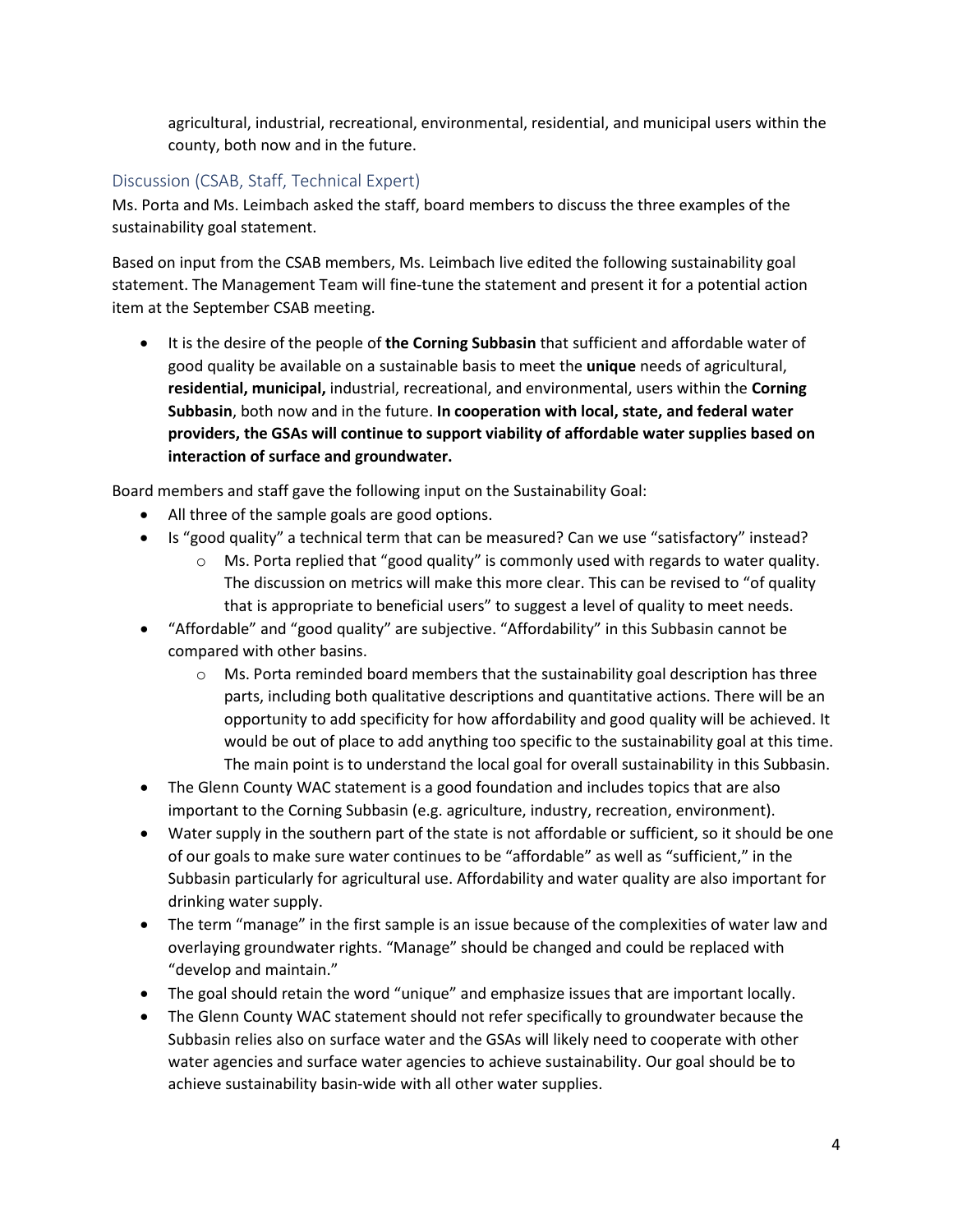- $\circ$  Ms. Hunter pointed out that future collaboration and integration of different types of water supplies was a consideration for Glenn County in developing the WAC statement as well.
- Surface water has not always been available or affordable in recent years. Subbasin will need to communicate with the Bureau of Reclamation to confirm that the water supply will continue to be available at an affordable price. The goal should include a statement about "collaboration with" or "in cooperation with" federal, state, and local water providers.
- The statement should speak to the need to develop all water supplies. We are concentrating on groundwater but we will need to discuss surface water availability and recharge. This will require cooperation with the state and federal government, which we may discuss later. This interaction between surface and groundwater is going to be part of what makes water "affordable and sustainable," particularly for irrigators.
- "Viability of affordable water supply" should be included in the statement.
- The order of the items listed in the Glenn County WAC statement should be rearranged so that it reads: "agricultural, residential, municipal, industrial, recreational, environmental" to acknowledge that residential users will factor into water level SMC.
- The word "local" should be added to the statement in addition to "federal and state" water providers.
- CSAB members reviewed the general framework and agreed to leave the goal as preliminary to be further reviewed and refined at a future meeting.

#### Public Comment

• There was no public comment at this time.

## Action Item: Make recommendation to GSAs on Preliminary Corning Subbasin No action was taken at this time.

## Sustainable Management Criteria – How this will be developed

Ms. Porta continued her presentation on the Sustainable Management Criteria, to describe how the different pieces will be developed and how it all fits together into the GSP. She also described its role in the life cycle of the GSP over the longer term. We are currently between understanding of the Subbasin and initial design of sustainability criteria. Even though the GSP will be submitted in 2022, the implementation phase will provide opportunities to revise SMC over the next 20 years for achieving sustainability.

## Discussion (CSAB, Technical Expert)

Board members discussed the following:

• I need you to help me out with the Minimum Thresholds and monitoring points. Multicompletion wells around the subbasin are screened at various levels. In your discussion, you have described one threshold. This is similar to the multiple aquifers v. single aquifers discussion – what monitoring point are you going to be looking at? Will you look at an average? Averages will be a problem for residential users, who tend to have shallower wells. As a general comment, Allan Fulton developed a graphical method in the region for looking at water wells and the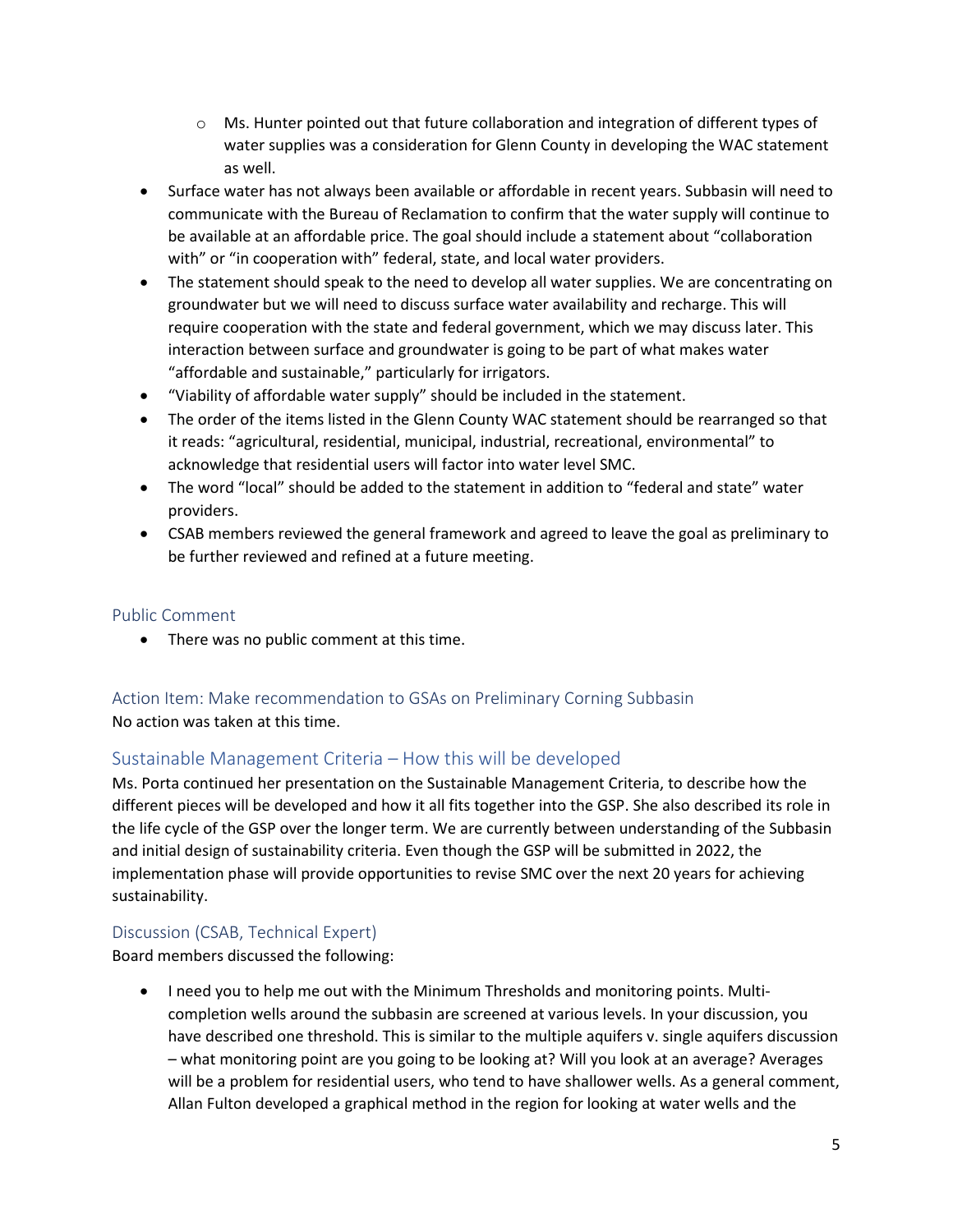number of wells affected. That is a good way to visualize what the impact is going to be. I recommend seeing if maybe he has done more with that study or if that approach will help create a visualization with respect to minimum water level thresholds and what kind of effect the different numbers will have.

- o Ms. Porta: Thank you for bringing up Allan's study. We will look at that. The Minimum Threshold, as you mentioned, may be different for wells screened at different depths in the aquifer and we will need to discuss whether some areas are more agriculturedominated and which areas need to be considered for domestic or public supply. The water level SMC is based on what is significant and unreasonable, so for example protecting domestic wells from going dry could be considered.
- I am concerned about adversely impacting agricultural users unnecessarily. You also do not want a bunch of domestic wells failing or else you will have a bunch of people at the Supervisors' meeting. Hope to consider all water uses carefully.
	- $\circ$  Ms. Porta: Yes, this will be iterative until we find the approach that works best for everyone.

## Public Comment

There was no public comment at this time.

## 6. Overview of Monitoring Networks

#### Overview of GSP Requirements and Sustainability Indicators

Ms. Porta suggested that seawater intrusion be eliminated from the list of applicable SIs for the Subbasin, as the area is not adjacent to bays, inlets, deltas, or the coast.

#### Discussion (CSAB, Staff, Technical Expert)

Board members and staff discussed the following:

- I support the proposal to remove seawater intrusion from the list of sustainability indicators. I think it is pretty clear we are not impacted by it.
	- $\circ$  I agree and think it would be easier moving forward to make a note that we reviewed it and voted to remove it.
- I know some places have saline water. We are talking about "seawater" and not "saline water" here, is that correct?
	- o Ms. Porta: I would go as far as to call it "active seawater intrusion." I want to note that the water on the west side of the subbasin is no longer considered "seawater" and is not an "intrusion." It is poor quality water in the deeper part of the basin and covered under the topic of groundwater quality degradation.
- I support moving seawater intrusion as long as we are sure to add the language needed to meet the requirements of the GSP.

Public Comment

- Jaime Lely: The concern is that there is some salt water in the west side lower formations that makes the water on the west side not usable.
	- $\circ$  Ms. Porta. Yes, this is the part of the water quality network and Sustainable Management Criteria. Right now, the data is limited in this area as there are not many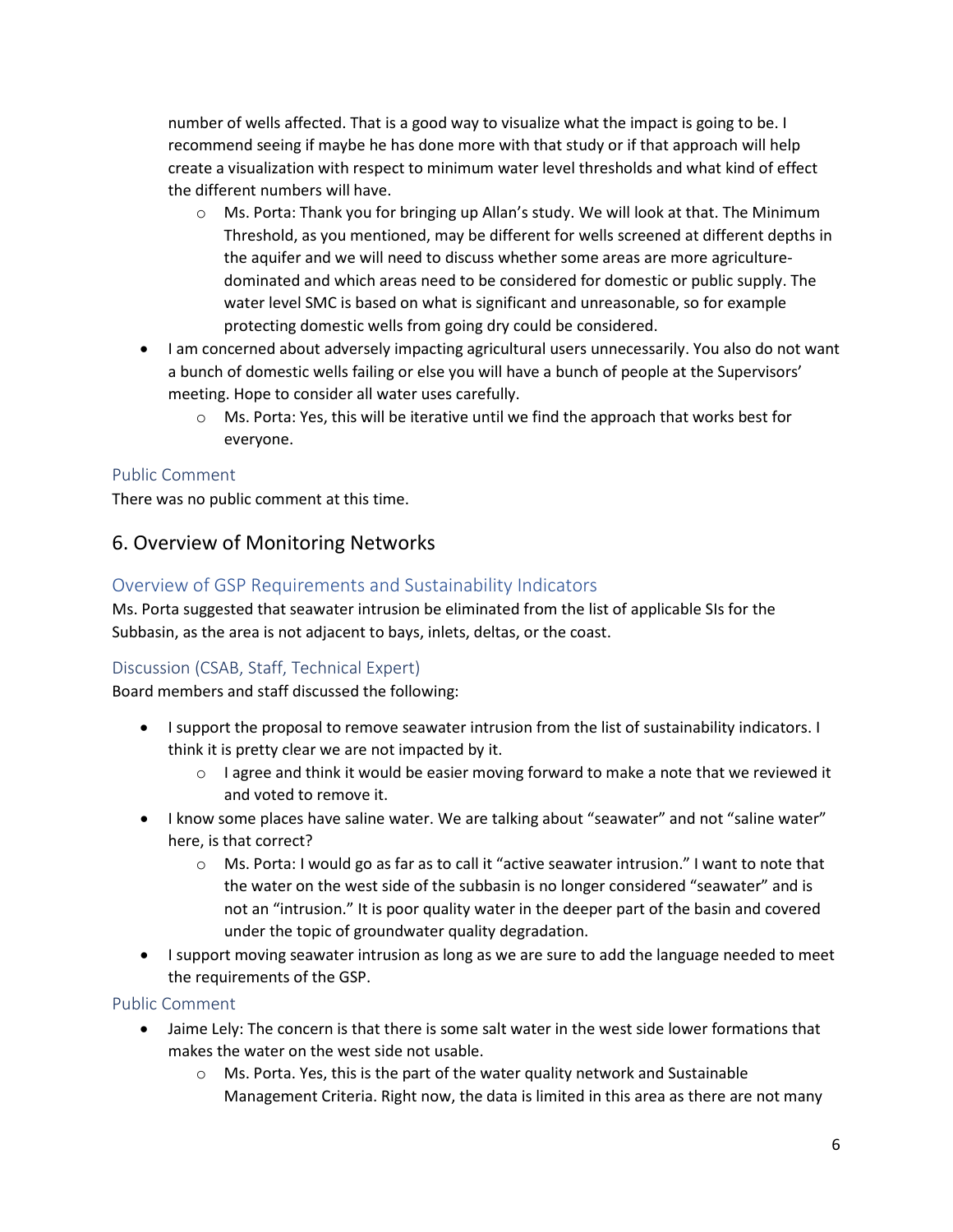wells. If there are no wells there, we will need to figure out if that is a data gap and if we need to develop more monitoring in that area.

- Ms. Lely: Thank you for clarifying. Can we get more information from well drillers for some wells that have been drilled on the west side?
	- $\circ$  Ms. Porta: Yes, when a new well is installed there is often documented information on well construction and water quality. We will search for this information and use it as applicable.

#### Action Item

Mr. Williams made the motion: *The CSAB will make a recommendation to GSAs to remove seawater intrusion from the list of applicable sustainability indicators*. Mr. Viegas seconded this motion. Ms. Leimbach called a vote.

Roll call vote:

Tehama County Flood Control and Water Conservation district (TCFCWCD)

- Bob Williams Aye
- David Lester Aye
- $\bullet$  Steven Gruenwald Aye

Corning Sub-basin GSA

- John Viegas Aye
- Julia Violich Aye
- Lisa Hunter Aye

The Board unanimously approved the motion with a 6-0 vote.

Ms. Porta then introduced the initial monitoring networks for the water level, subsidence, and water quality sustainability indicators.

Ms. Violich exited the meeting at 3:08 PM.

## Monitoring Networks

#### Chronic Lowering of Groundwater Levels

Ms. Porta provided an overview of initial monitoring networks for groundwater levels, land subsidence, and water quality available in the Subbasin. Also briefly discussed how the SGMA best management practices were being used to develop monitoring protocols for each network.

Water levels have been monitored in the past by DWR and the counties as part of the CASGEM monitoring program. Glenn and Tehama County selected some of these wells for establishing local management thresholds in the 2000s. The GSP water level network will be submitted to DWR so cannot include confidential well or information. Well depths of available monitoring wells generally match the depths of production wells in the basin. Screen intervals are known for most wells in the CASGEM network. Wells without screen intervals may not be useable for the GSP.

There are data gaps in the water level monitoring network. One is the missing well screen information. There are also spatial data gaps. One new monitoring well will be installed by DWR in Glenn County along the Glenn/Tehama County Boundary and Stony Creek. There are portions of the Subbasin in Tehama County along the Sacramento River, Thomes Creek, and in the western Subbasin that could potentially benefit from additional water level monitoring wells.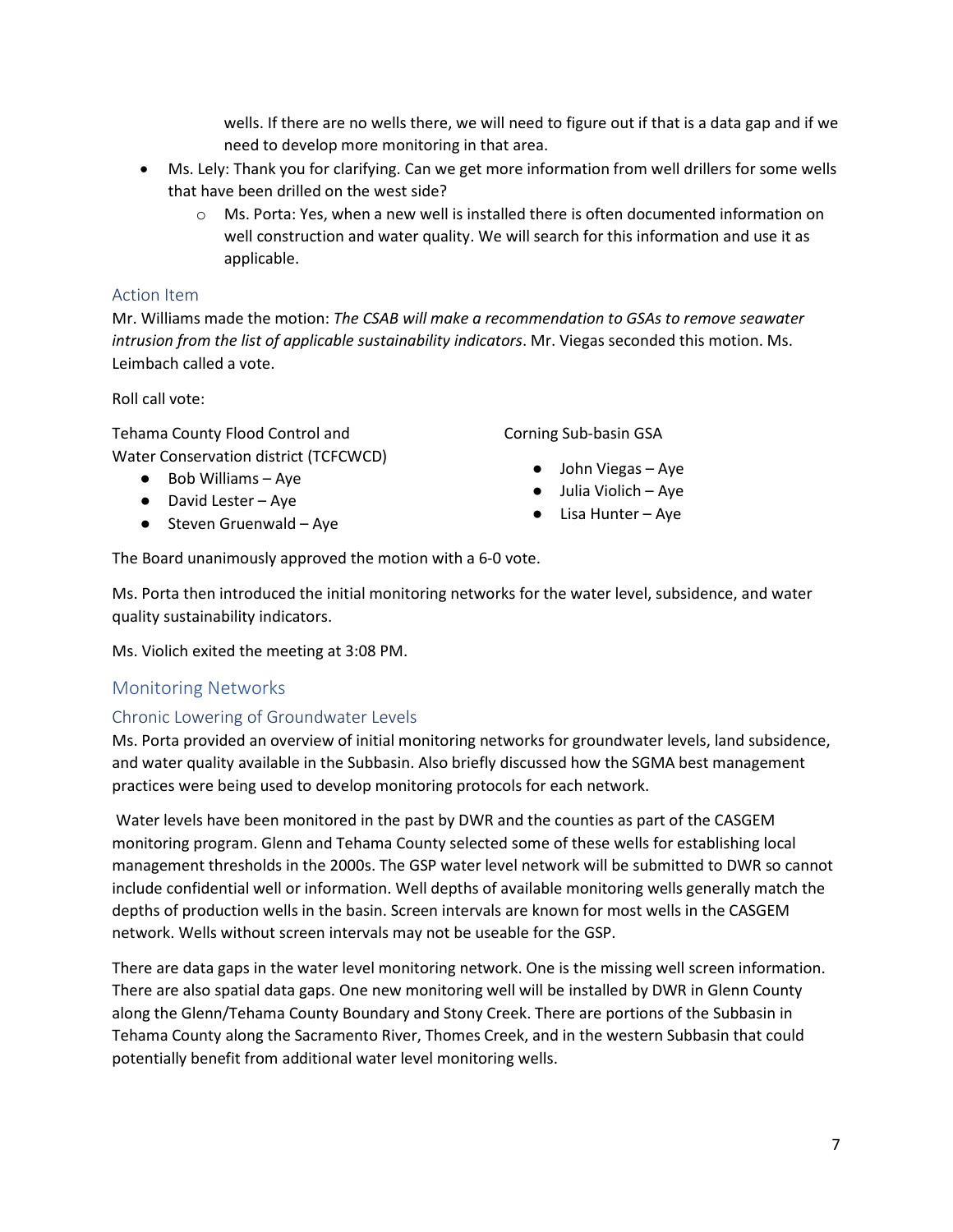#### Land Subsidence

The existing subsidence monitoring network consists of a spatially adequate network of elevation benchmarks that DWR intends to survey periodically (currently scheduled for every five years). There is also an extensometer being monitored by DWR in the Glenn County portion of the Subbasin, and satellite data that DWR is now making publicly available that should help fill any spatial subsidence data gaps.

## Degraded Water Quality

The water quality monitoring network consists of wells monitored for a variety of purposes. There are public supply wells that are routinely sampled for compliance with drinking water regulations. DWR has monitored water quality in some wells in the past but has no planned monitoring at this time. There is one Irrigated Lands Regulatory Program well northeast of Corning that is sampled regularly. Four wells in Glenn County are used to measure water quality parameters using a field meter (temp, pH, conductivity). There is one location with wells monitored for the Waterboard Dairy Program. Numerous wells are sampled by the Department of Pesticide Regulation for pesticide analysis only.

Data gaps in the water quality network will be evaluated during water quality SMC development.

If others are aware of water level or water quality monitoring locations that we have not included in our preliminary networks, then please let us know.

## Discussion (CSAB, Staff, Technical Expert)

There was no discussion by CSAB or staff at this time.

#### Public Comment

Ms. Leimbach invited members of the public to provide public comment for the record.

- Sharla Stockton: I want to comment on the northern area of the Subbasin, northwest of Corning in the "Potential Water Level Data Gaps" map. Lisa Hunter, Ryan Teubert, and I did a cursory analysis and noted that this is a groundwater use area that could benefit from a water level monitoring well. Did you say you do not have perforation intervals for the wells shown in this area?
	- $\circ$  Ms. Porta: That data may be available somewhere, but it is not in the initial data that we downloaded from DWR, so we will take another look at Glenn County specific information
- Ms. Stockton: I wanted to point out that there are shallow wells on the east side of Glenn County. The average perforation is about 98 to 100 feet in that area.
	- $\circ$  Ms. Porta: Want to also point out that the teal color wells have the most recent data, Fall 2019. Some do not have recent data and we need to figure out if these wells are no longer measured. There is more homework to be done to ensure that we include wells that are measured or measurable. We would prefer not to include new well locations that need more work and lack historical measurements to help with developing SMC.

## 7. Next Steps

Ms. Porta reviewed next steps and agenda items for the next CSAB meeting: